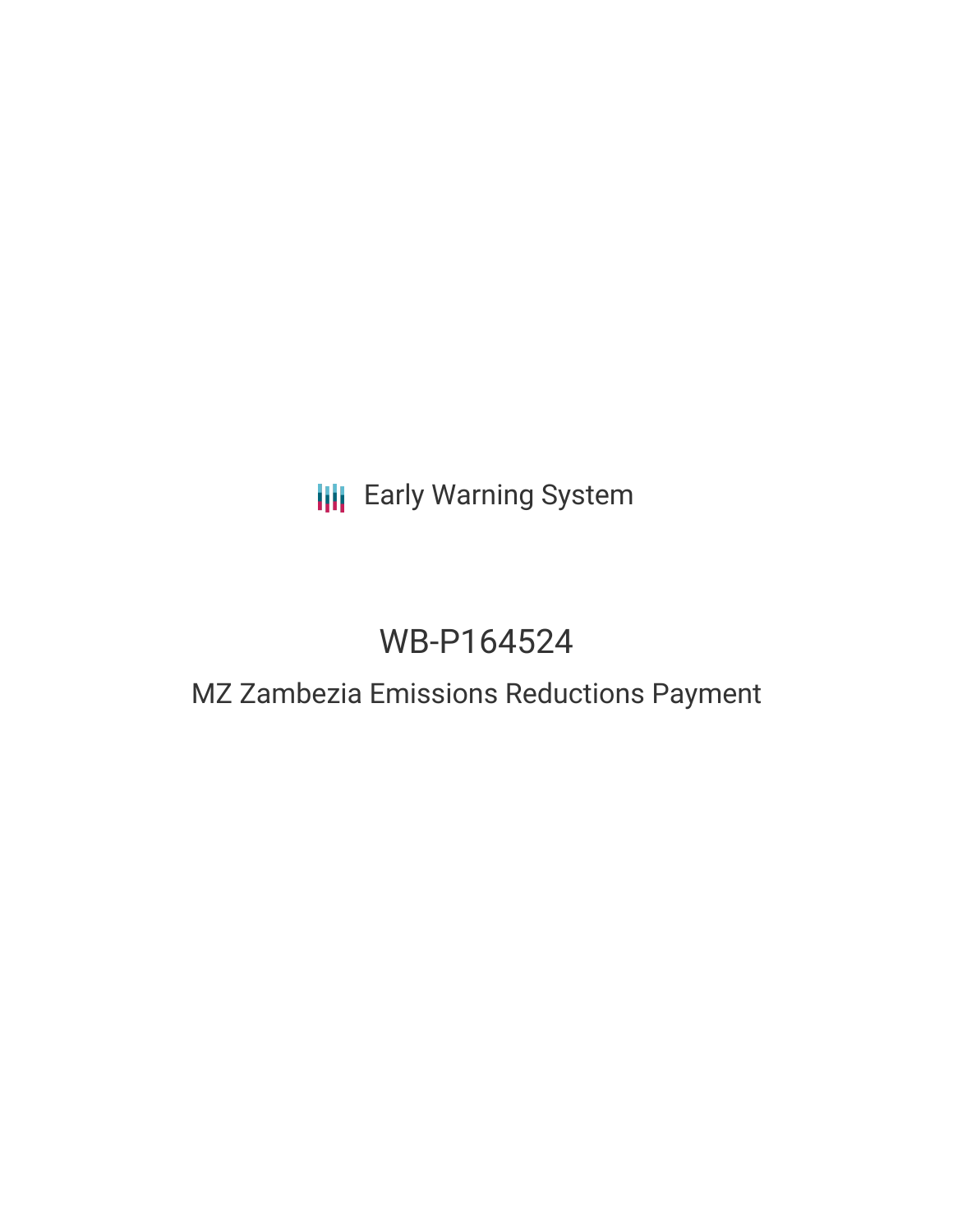

#### **Quick Facts**

| Mozambique                     |
|--------------------------------|
| World Bank (WB)                |
| Approved                       |
| B                              |
| 2019-02-01                     |
| MINISTRY OF FINANCE            |
| <b>Climate and Environment</b> |
| \$50.00 million                |
|                                |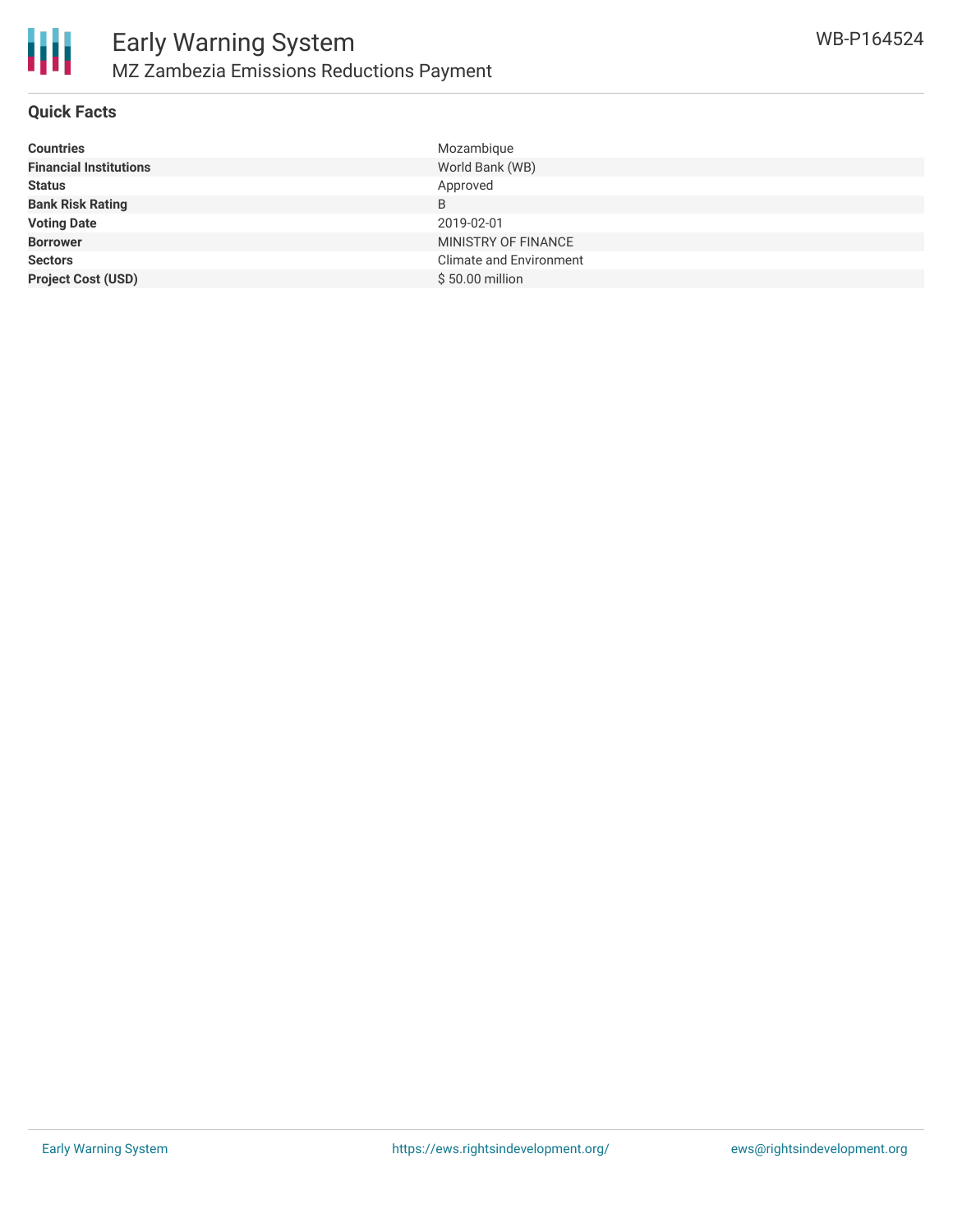

#### **Project Description**

According to bank documents, the project objectibve is to achieve payments for measured, reported and verified emission reductions (ER) from reduced deforestation (ER payments) in the area of the Zambezia Integrated Landscape Management Program, and distribute ER payments in accordance with an agreed-upon benefit sharing plan.

This project covers the ER payments and sharing of benefits within the area of the ZILMP. The ZILMP is a large-scale program, whose activities are implemented with the support of ongoing Bank-financed projects. The four investment project finance (IPF) projects (MozBio, MozDGM, MozFIP and Sustenta) complement each other and cover all the upfront investment needed to generate ER results for the Zambezia ER Payment Project, as described in the approved Emission Reductions Program Document (ERPD).

The implementation of the Program started in 2015 with the launch of the MozBio project, and will continue through 2024 (and potentially beyond). The Zambezia ER Payments Project implementation period , or ERPA period, will start before ERPA signing, and will continue until December 2024, before the end of the lifetime of the Carbon Fund (December 2025).

The project has 2 components:

- 1. Measurement, reporting and verification (MRV) and payment of ERs generated by the project. Deforestation and associated ERs within ZILMP will be measured annually by the MRV unit within FNDS. Measurement and reporting from the GoM to the FCPF CF will take place every year, starting in late 2018 and early 2019. The verification might take place every year by a third party contracted by the Bank following the submission of a monitoring report by the GoM. Payments from the FCPF CFto GoM are expected to be made annually upon verification of the emission reductions, or upon interim progress reports (in case verification doesn't take place annually).
- 2. Distribution of ER payments as per a BSP. The BSP was prepared by the GoM/FNDS through a highly participatory process. An advanced draft of the BSP is currently available, and will be shared with Carbon Fund participants for their information before ERPA negotiation. The BSP is guided by the principles of equity, efficiency and transparency, and includes: principles; categories of beneficiaries; processes for the distribution of benefits; and monitoring provisions, among other issues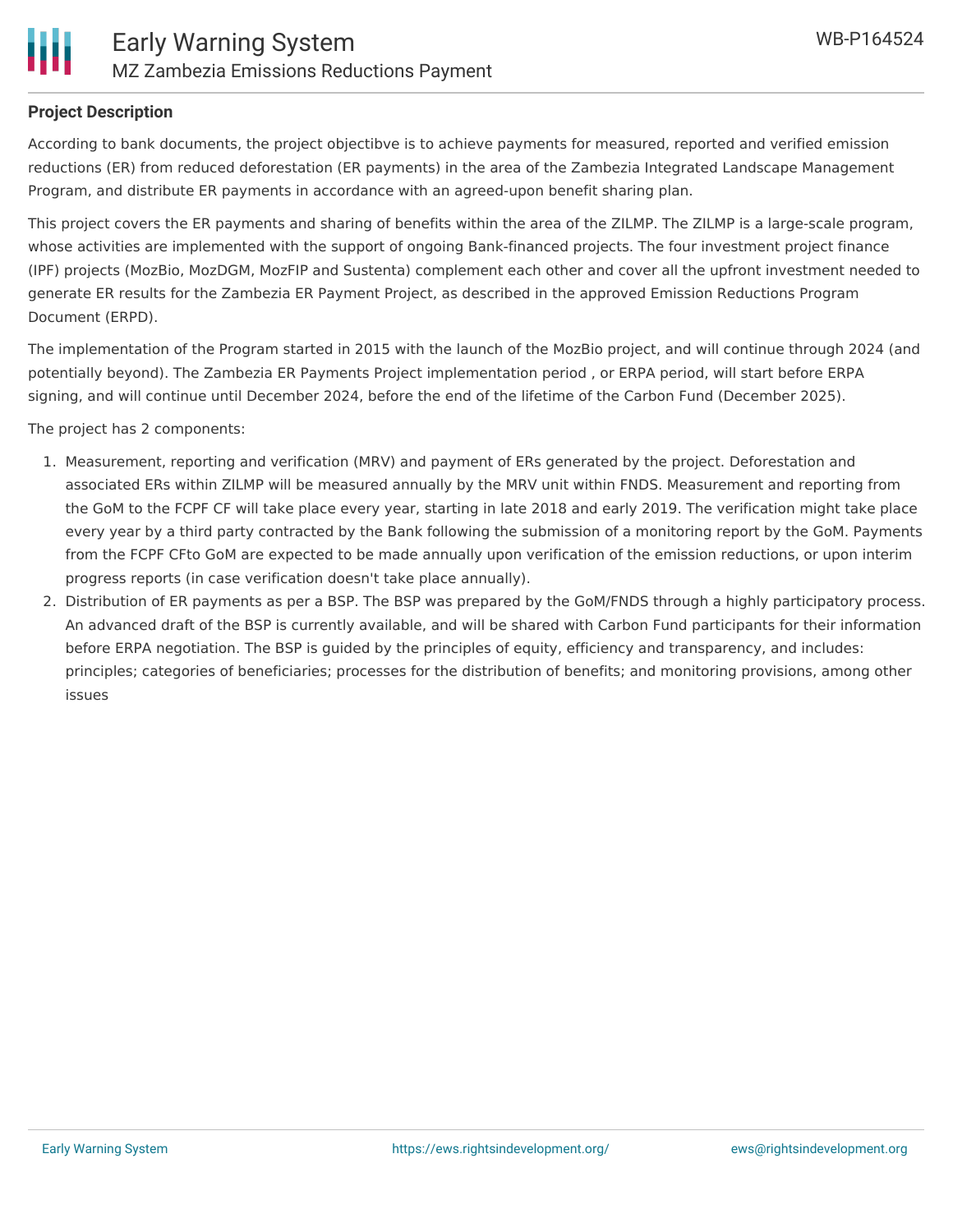

## Early Warning System MZ Zambezia Emissions Reductions Payment

#### **Investment Description**

World Bank (WB)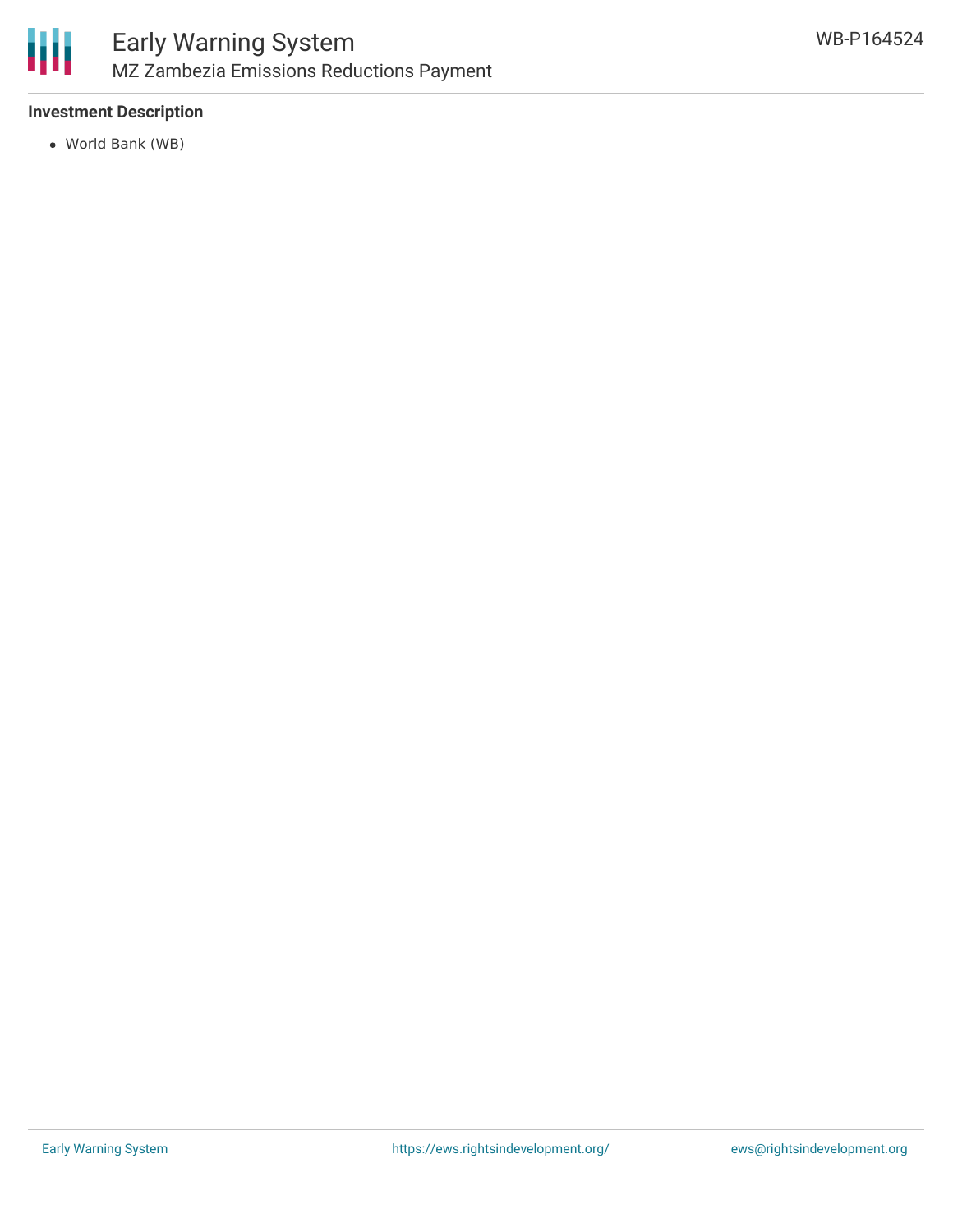

#### **Contact Information**

#### **World Bank:**

Contact: Andre Rodrigues de Aquino Title: Sr Natural Resources Mgmt. Spec.

Contact: Karin Teixeira Kaechele Title: Carbon Finance Specialist

#### **Borrower:**

Name:Ministry of Land, Environment and Rural Development Contact:Momade Nemane Title:Manager Email: [momadenemane@gmail.com](mailto:momadenemane@gmail.com)

**Implementing Agency:** Name:Ministry of Land, Environment and Rural Development Contact:Momade Nemane Title:Manager Email: [momadenemane@gmail.com](mailto:momadenemane@gmail.com)

#### **ACCOUNTABILITY MECHANISM OF WORLD BANK**

The World Bank Inspection Panel is the independent complaint mechanism and fact-finding body for people who believe they are likely to be, or have been, adversely affected by a World Bank-financed project. If you submit a complaint to the Inspection Panel, they may investigate to assess whether the World Bank is following its own policies and procedures for preventing harm to people or the environment. You can contact the Inspection Panel or submit a complaint by emailing ipanel@worldbank.org. You can learn more about the Inspection Panel and how to file a complaint at: http://ewebapps.worldbank.org/apps/ip/Pages/Home.aspx.